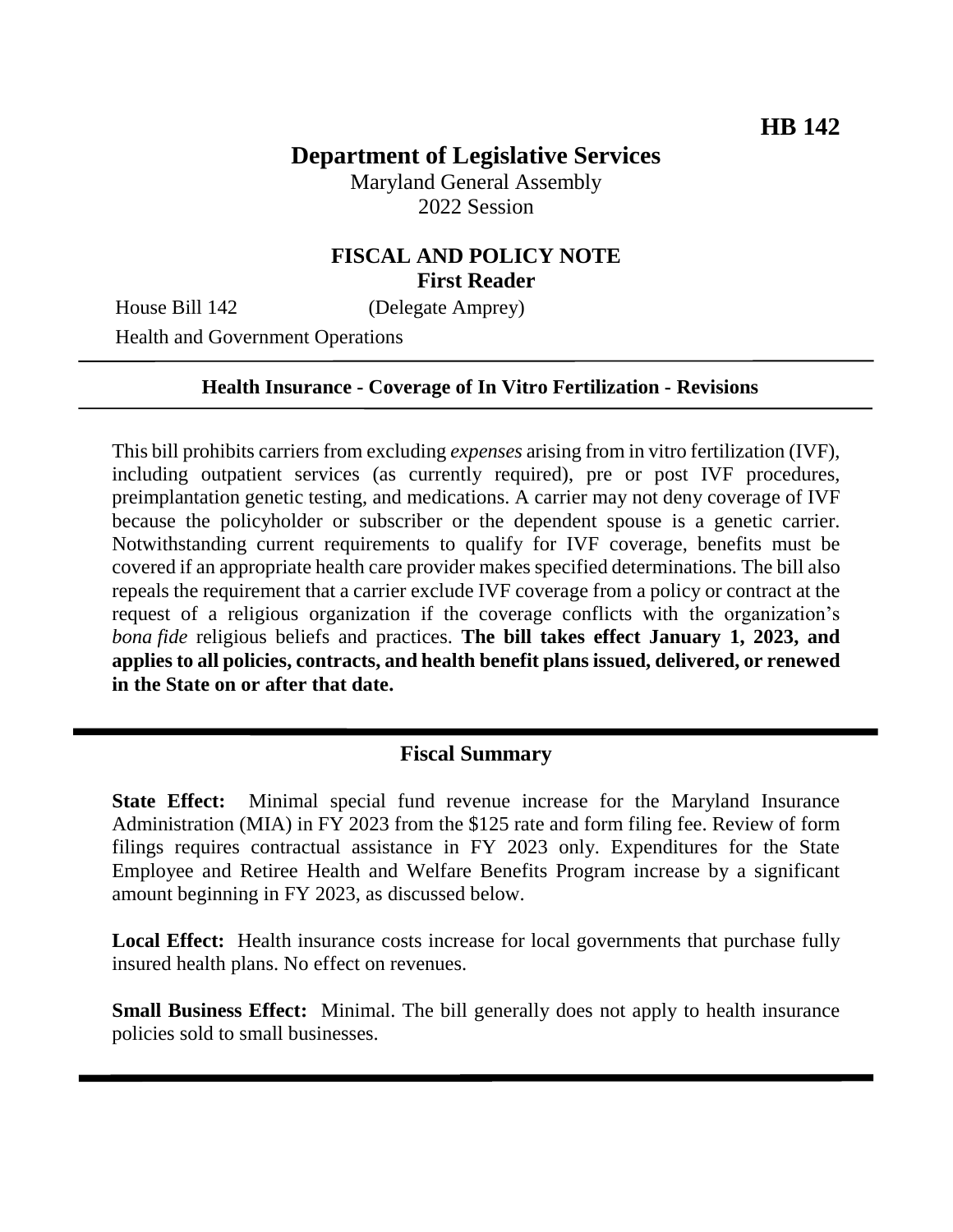### **Analysis**

**Bill Summary:** The bill requires that, notwithstanding current requirements to qualify for coverage of IVF benefits, IVF benefits must be covered if an appropriate health care provider determines that (1) infertility of the patient is imminent; (2) the patient and the patient's spouse have been identified as genetic carriers and at risk for fetal anomaly through natural conception; (3) delaying IVF is detrimental to the patient's mental health; or (4) delaying IVF is otherwise not in the best interest of the patient. The bill does not define "genetic carrier."

**Current Law:** Under Maryland law, there are more than 50 mandated health insurance benefits that certain carriers must provide to their enrollees, including coverage for IVF. The federal Patient Protection and Affordable Care Act (ACA) requires nongrandfathered health plans to cover 10 essential health benefits (EHBs), which include items and services in the following categories: (1) ambulatory patient services; (2) emergency services; (3) hospitalization; (4) maternity and newborn care; (5) mental health and substance use disorder services, including behavioral health treatment; (6) prescription drugs; (7) rehabilitative and habilitative services and devices; (8) laboratory services; (9) preventive and wellness services and chronic disease management; and (10) pediatric services, including dental and vision care.

Under § 31-116 of the Insurance Article, EHBs must be included in the State benchmark plan and, notwithstanding any other benefits mandated by State law, must be the benefits required in (1) all individual health benefit plans and health benefit plans offered to small employers (except for grandfathered health plans) offered outside the Maryland Health Benefit Exchange (MHBE) and (2) all qualified health plans offered in MHBE.

Carriers that provide pregnancy-related benefits are required to cover outpatient expenses arising from IVF performed on a policyholder or subscriber or the dependent spouse of the policyholder or subscriber. IVF benefits may be limited to three IVF attempts per live birth, not to exceed a maximum lifetime benefit of \$100,000. Carriers are not responsible for any costs incurred by a policyholder or subscriber to obtain donor sperm.

To qualify for IVF benefits, a married patient and the patient's spouse must have a history of involuntary infertility of at least one year's duration or infertility associated with endometriosis, diethylstilbestrol exposure, blockage or removal of one or both fallopian tubes, or abnormal male factors. An unmarried patient must have (1) had three attempts of artificial insemination over the course of one year failing to result in pregnancy or (2) infertility associated with endometriosis, diethylstilbestrol exposure, blockage or removal of one or both fallopian tubes, or abnormal male factors. The patient must have been unable to attain a successful pregnancy through a less costly infertility treatment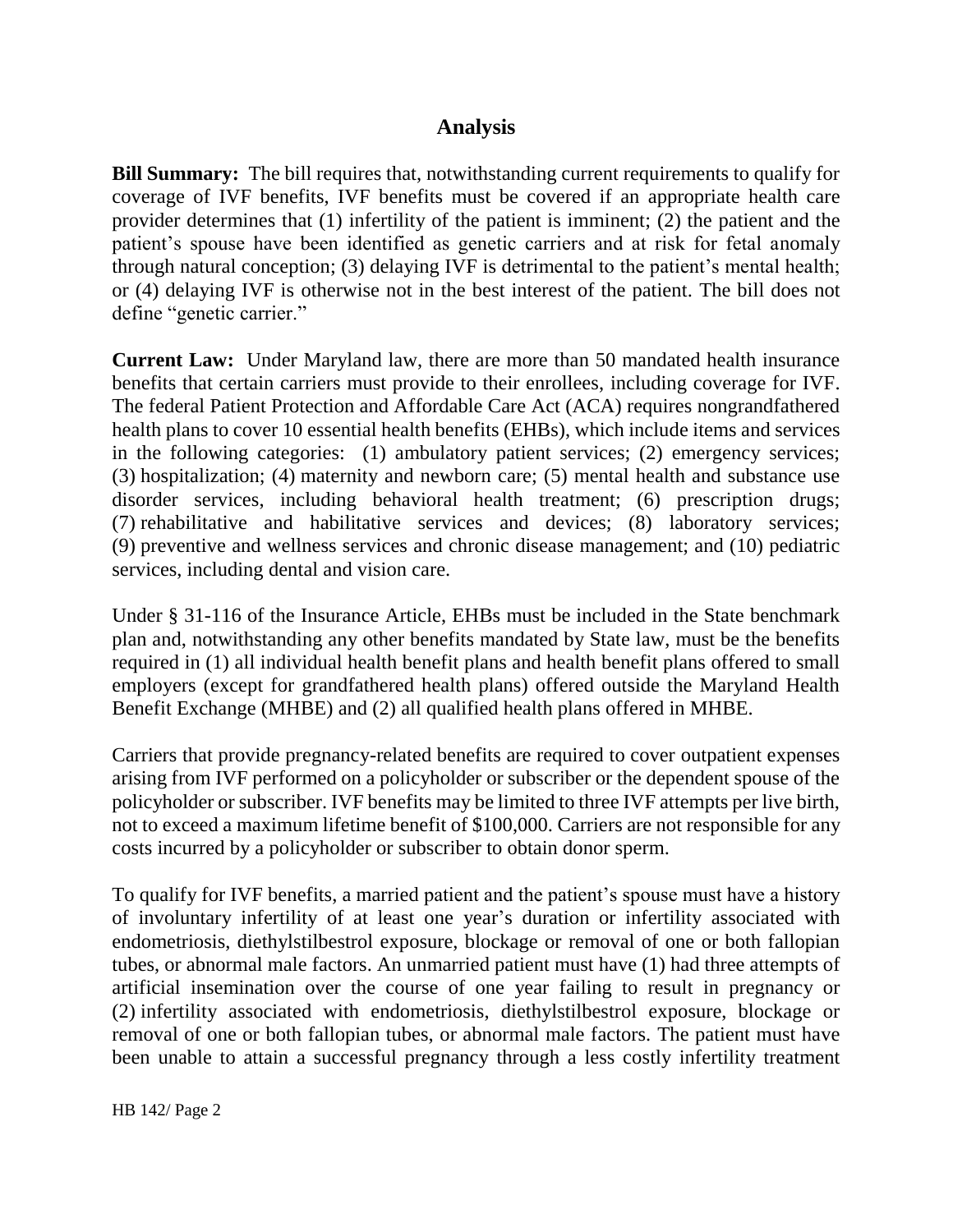available under the policy or contract, and IVF must be performed at specified medical facilities.

In addition, for a married patient whose spouse is of the opposite sex, the patient's eggs must be fertilized with the spouse's sperm unless (1) the spouse is unable to produce and deliver functional sperm and (2) the inability does not result from a vasectomy or other method of voluntary sterilization.

**State Expenditures:** The State Employee and Retiree Health and Welfare Benefits Program is largely self-insured for its medical contracts and, as such, except for the one fully insured integrated health model medical plan (Kaiser), is not subject to this mandate. However, the program generally provides coverage for mandated health insurance benefits, including IVF. The Department of Budget and Management (DBM) advises that the program currently covers all outpatient expenses related to IVF, including medications and pre and post IVF procedures, and does not deny coverage because an employee or dependent spouse is a genetic carrier; however, the program does not currently cover the cost of preimplantation genetic testing. DBM further advises that the bill's requirement that *notwithstanding current requirements for IVF coverage,* benefits *must* be provided if an appropriate health care provider makes specified determinations significantly expands the number of individuals who do not currently qualify for IVF coverage but may seek coverage under the bill.

Expenditures for the program increase by a significant amount beginning in fiscal 2023 based on the cost of providing coverage for IVF services for individuals who do not qualify under current requirements but will seek coverage under the bill, as well as preimplantation genetic testing. The amount of such an increase depends on the number of additional individuals who will seek IVF coverage and the number of individuals who require preimplantation genetic testing. Premium costs in the Kaiser plan, which are paid both by the State and participants in the Kaiser plan, also increase. The amount of any such increase cannot be reliably determined without additional information.

DBM advises that costs for the program increase by a total of between \$500,000 and \$4.1 million annually (calendar-year basis). The largest portion of the cost increase – between \$450,000 and \$3.7 million annually – is to provide IVF coverage to additional members. This reflects a range of between 20 and 100 additional members seeking IVF services under the bill, additional IVF treatments, a 20% to 30% success rate for each treatment, and the cost of additional births. It does not include any additional costs related to adding any child dependents to the program in future years. Costs further increase by between \$50,000 and \$420,000 annually to cover preimplantation genetic testing. This reflects a range of between 5% and 15% of all members who undergo IVF (including those eligible under current law and those newly eligible under the expansion of the mandate